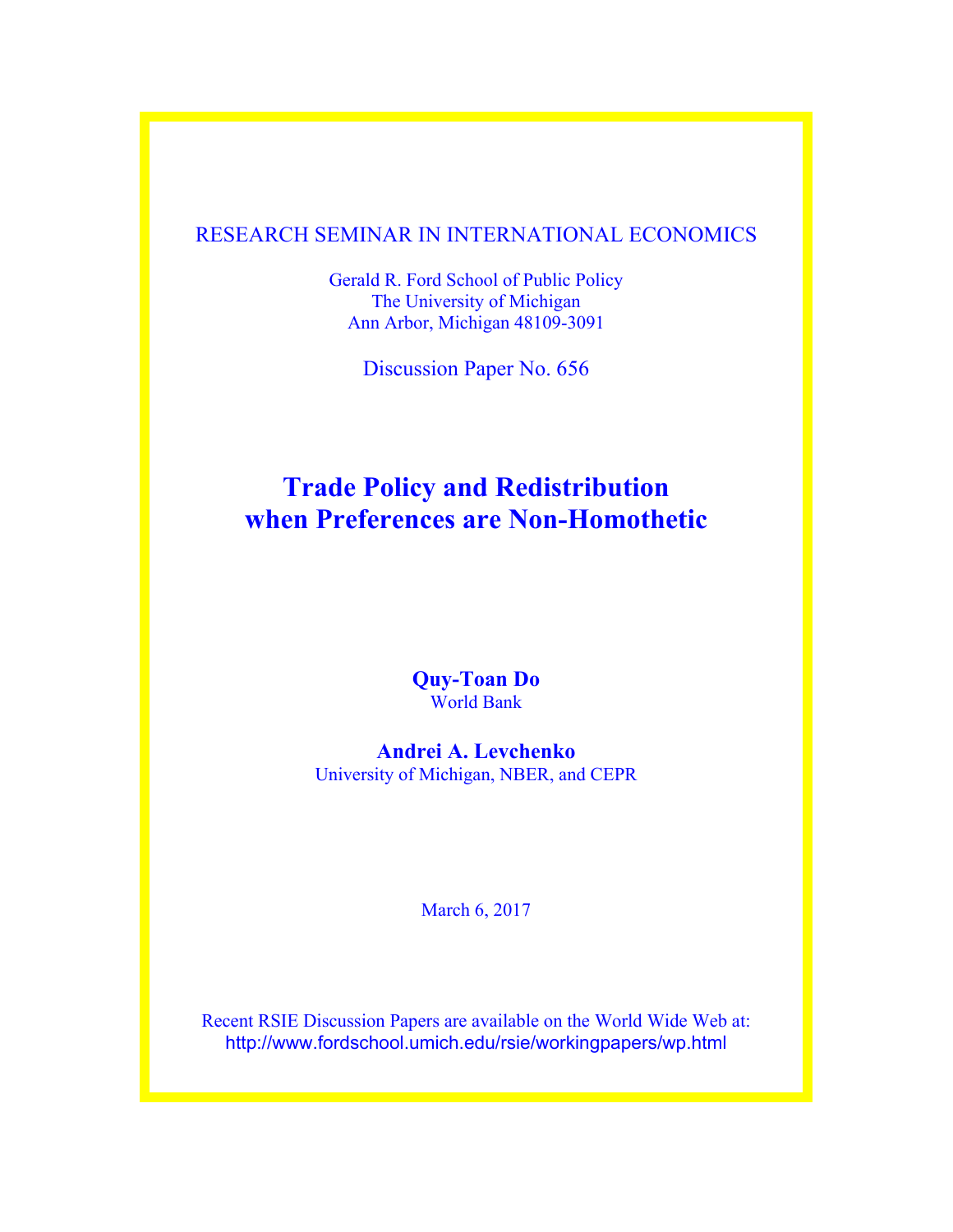# Trade Policy and Redistribution when Preferences are Non-Homothetic<sup>∗</sup>

Quy-Toan Do† Andrei A. Levchenko‡

March 6, 2017

#### **Abstract**

We compare redistribution through trade restrictions vs. domestic lump-sum transfers. When preferences are non-homothetic, even domestic lump-sum transfers affect relative prices. Thus, contrary to the conventional wisdom, domestic lump-sum transfers are not necessarily

superior to distortionary trade policy. We develop this argument in the context of food export

bans imposed by many developing countries in the late 2000s.

*Keywords:* trade restrictions, redistribution, non-homothetic preferences.

*JEL Codes:* F13, Q17, O24

†World Bank (qdo@worldbank.org).

<sup>∗</sup>We are grateful to Alan Deardorff and Bob Staiger for insightful comments. The findings, interpretations, and conclusions expressed do not necessarily represent the views of the International Bank for Reconstruction and Development/World Bank and its affiliated organizations, or those of the Executive Directors of the World Bank or the governments they represent.

<sup>‡</sup>University of Michigan, NBER, and CEPR (alev@umich.edu).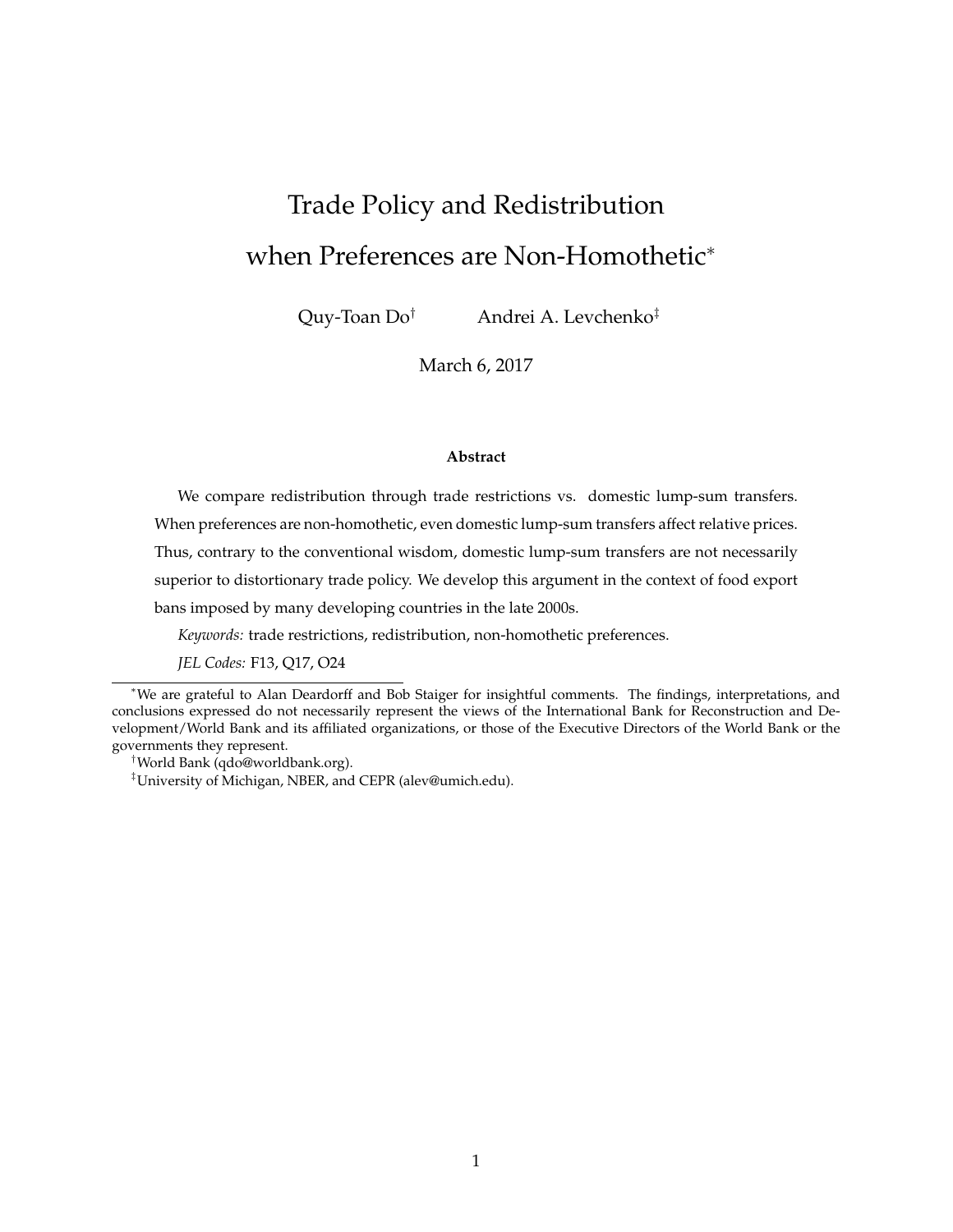# **1 Introduction**

Should restrictive trade policy be used as a means of redistribution within a country? Conventional wisdom in trade policy analysis offers an unequivocal "no" answer. The reason is that trade policy distorts prices and thus generates misallocation of resources. According to this line of reasoning purely domestic redistribution policies, ideally in the form of lump-sum transfers, are superior to trade restrictions as they generate fewer or no distortions, either domestically or internationally.

This paper shows that the presence of non-homothetic preferences importantly qualifies or even erases the superiority of domestic redistribution over trade restrictions. This is because under non-homothetic preferences, even lump-sum transfers between individuals/groups with different income elasticities of consumption have an impact on prices, making them more similar to the distortionary trade restrictions.

We develop this argument the context of food export bans that were imposed by a number of developing countries during the last commodity price boom. Sharma (2011) estimates that 33 countries imposed some forms of export restrictions on grains and other food commodities between 2007 and 2011. These policies met strong resistance from the international community. Then World Bank president Robert Zoellick urged countries "to remove export bans and restrictions. These controls encourage hoarding, drive up prices, and hurt the poorest people around the world who are struggling to feed themselves."<sup>1</sup> A few years later, then U.S. Secretary of State Hillary Clinton issued a similar call: "[s]ome policies that countries enacted with the hope of mitigating the crisis, such as export bans on rice, only made matters worse. (...) And that sounder approach includes (...) abstaining from export bans no matter how attractive they may appear to be, using export quotas and taxes sparingly if at all (...)."<sup>2</sup>

At first glance this setting should be a textbook application of the conventional wisdom. The trade policy implemented by these countries was an export quota, widely considered the least efficient type of trade restriction. While the redistributionary objective of these export bans was widely recognized in the global policymaking circles, these countries were advised to achieve that objective by means of domestic policies. Our analysis will consider the best kind of domestic policy, namely a lump-sum transfer.

In our model, there are N countries, two commodities, Food and Garments, and two types of

<sup>&</sup>lt;sup>1</sup>2008 High-Level Conference on World Food Security: http://go.worldbank.org/BUEP7C3NC0

 $^{2}$ http://www.state.gov/secretary/rm/2011/05/162795.htm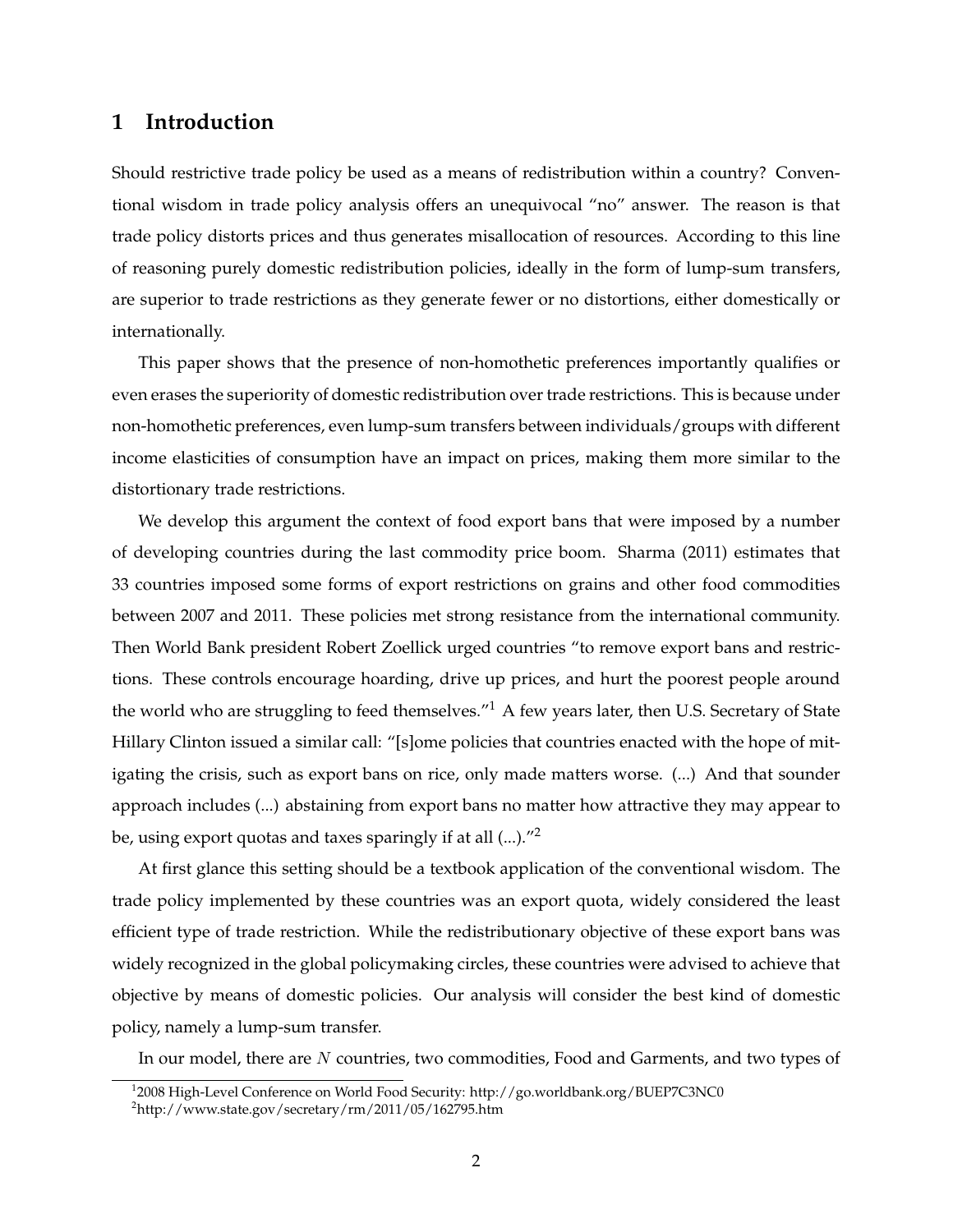individuals, rich and poor. Preferences are Stone-Geary in Food and Garments, with a minimum Food consumption requirement. We analyze the case in which the poor consume only Food, and compare the effects of 2 policies in an individual country. The first is a binding Food export quota, corresponding to the Food export bans implemented in many developing countries. The second is a lump-sum redistribution policy from the rich to the poor. When preferences are homothetic, it is immediate that a lump-sum transfer achieves the government's redistributionary objective without distorting the world market for Food. Thus, the first-best outcome obtains.

However, under non-homothetic preferences, even lump-sum redistribution affects prices. Because the poor have a higher propensity to consume Food than the rich – indeed, in the case we analyze all of their extra income goes to Food consumption – a transfer of one dollar of income from the rich to the poor increases demand for Food, and therefore the Food price. Thus this purely domestic lump-sum transfer has, at least qualitatively, a similar effect on the price of Food as the export quota. In the limit, as non-homotheticity becomes extreme – that is, the income elasticity of Food consumption of the rich goes to zero while the poor continue consuming only Food – the domestic lump-sum redistribution policy converges to the export ban in its effect on the global Food price.

Our paper makes contact with two literatures. The first is the older debate on how trade policy compares to other policy instruments (Haberler 1950, Hagen 1958, Bhagwati and Ramaswami 1963, Corden 1974). The main thrust of this literature is that trade restrictions are not normally the most efficient way to achieve a given policy objective. We show that this conclusion must be qualified if preferences are non-homothetic. Epifani and Gancia (2009) show that countries have an incentive to increase the size of government as doing so improves the country's terms of trade. Because government expenditure is mainly on non-tradeables, increasing it pulls labor out of the tradeable sector, reducing export supply and thus raising the prices of the country's exports. Ours is a qualitatively different mechanism, as it does not rely on non-tradeability of governmentprovided goods, or indeed on the existence of the government expenditure on goods or services. The policy we consider is a pure lump-sum transfer.

The second is the line of research on trade policy in the presence of preference non-homotheticity. While a number of recent influential papers model non-homothetic preferences and the impact of trade opening on agents at the different points on the income distribution (Fajgelbaum, Grossman and Helpman 2011, Fajgelbaum and Khandelwal 2016), there is comparatively less theoretical or empirical work on trade policy in particular. Porto (2006) and and Faber (2014) analyze the dis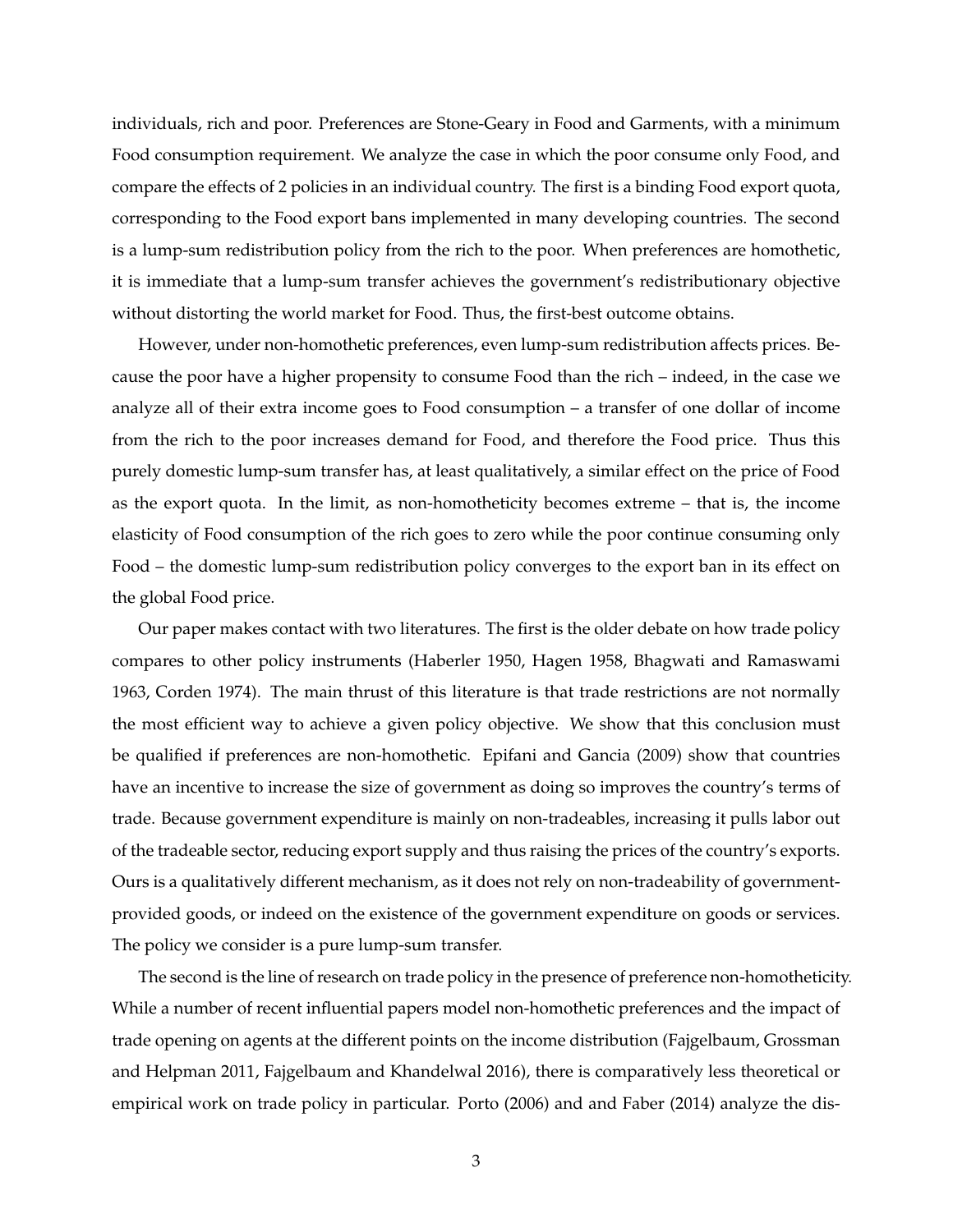tributional impact of individual trade agreements. Gresser (2002) documents that in the United States, tariffs are strongly anti-poor. None of these papers compare tariff reductions to alternative policies to benefit the poor. Most closely related to ours is the paper by Glazer and Ranjan (2007), who develop a theoretical framework in which an import tariff lowers the poor's marginal utility of income and makes redistribution to them less efficient, a different interaction between trade policy and redistribution than the one we consider here. The rest of the paper is organized as follows. Section 2 presents the model and derives the main results. Section 3 concludes.

# **2 Baseline model**

#### **2.1 Preliminaries**

Consider an endowment economy with two goods  $-$  Food and Garments  $-$  and  $N$  equal-sized countries that trade with one another. Country c has an endowment profile ( $\Phi_c, \Gamma_c$ ) of Food and Garments, respectively. Each country is populated with two types of agents: the rich and the poor, who are assumed to be in equal number. The poor have endowment  $(\lambda_c \Phi, \lambda_c \Gamma)$  while the rich own the remaining  $((1 - \lambda_c) \Phi, (1 - \lambda_c) \Gamma)$ . Agents have non-homothetic preferences and we assume they are of the Stone-Geary form:

$$
u_c(f,g) = (f - \phi_c)^{\alpha_c} g^{1 - \alpha_c},
$$

where  $f$  and  $g$  are respectively the amounts of Food and Garments consumed by an individual in country c and  $\phi_c$  is the minimum level of Food consumption to be met before households diversify and consume other goods.<sup>3</sup>

Stone-Geary preferences imply that agents with income below a given threshold will spend it all on Food, while agents with income above will also consume Garments. Trading of Garments and Food takes place on a spot market. Denote by  $p_c$  and  $q_c$  the prices of Food and Garments in country c. Trade is free of physical impediments but may be restricted by policy. Without loss of generality, we henceforth consider policies in country  $c = 1$ , and restrict the analysis to the case in which only this country implements a policy.

The two available policies are a lump-sum redistribution scheme and an export quota. Denote by  $\tau_1$  a lump-sum transfer from the rich to the poor in country  $c = 1$ . Without loss of generality,

 $3$ From an empirical perspective, the higher propensity of the poor to consume food is referred to as Engel's law and has ample empirical support; see e.g. Houthakker (1957).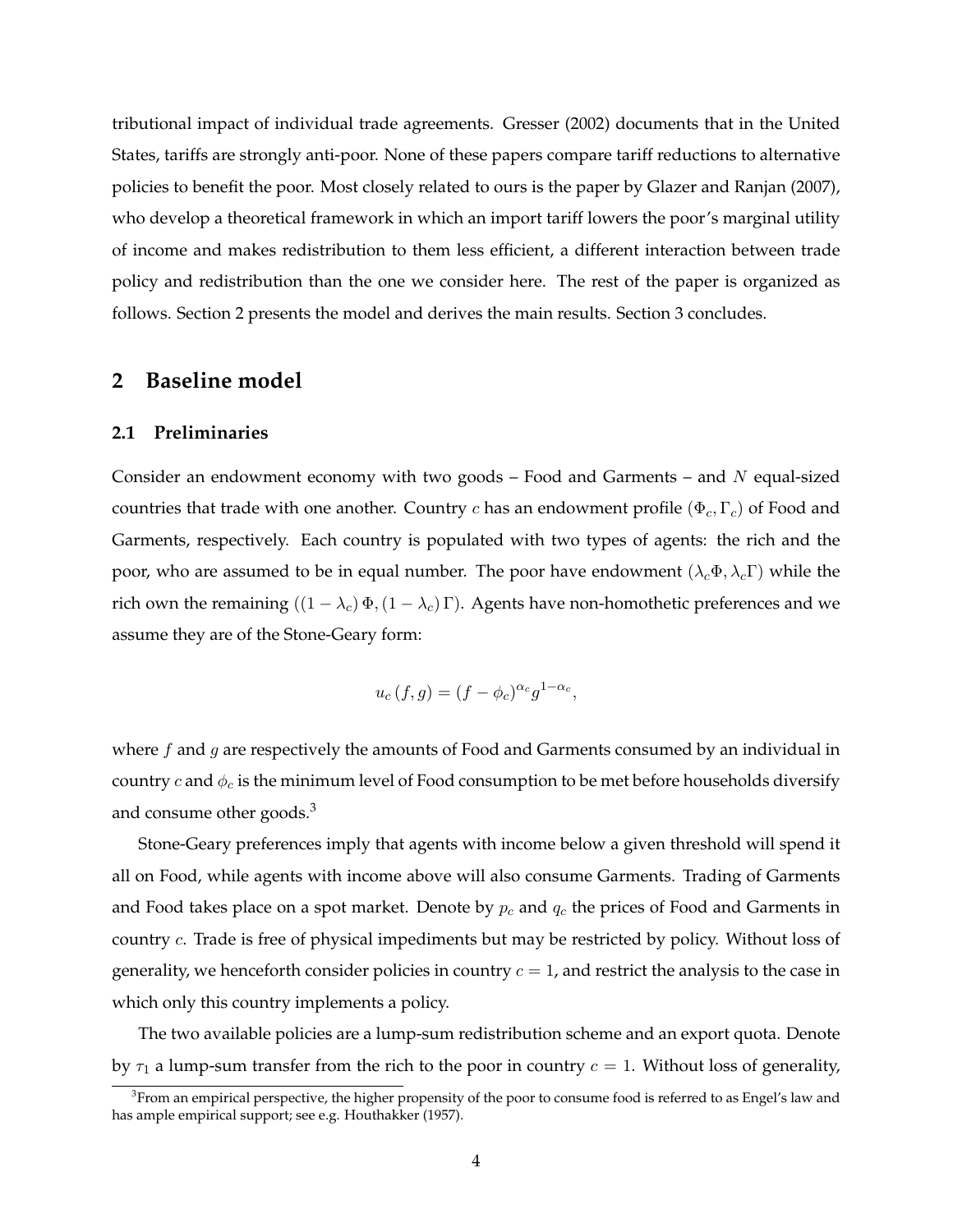assume that transfers are made in units of Food. The stated objective of trade insulation practices is to protect domestic net Food consumers from high international Food prices. The second policy we thus consider is a Food export quota  $\dot{X}_1$  in country 1.

An **equilibrium** of the world exchange economy is a set of consumption allocations  $\{F^i_c,G^i_c\}_{c=1,...N}^{i=[rich,poor\}}$ and relative prices  ${p_c, q_c}_{c=1,\dots N}$  such that (i) agents maximize their utility, and (ii) markets clear.

#### **2.2 Laissez-faire equilibrium**

As there are no trade costs, the laissez-faire equilibrium prices for Food and Garments are the same for every country and denoted by  $(\bar{p}, \bar{q})$ . The poor dedicate their entire endowment  $(\lambda_c \Phi_c, \lambda_c \Gamma_c)$ to Food consumption, while rich spend a fraction  $\alpha_c$  of their adjusted income on Food. Denoting  $\mu_c = \lambda_c + \alpha_c (1 - \lambda_c)$ , we can write aggregate Food consumption in country  $c$  as

$$
\bar{F}_c = \mu_c \Phi_c + (1 - \alpha_c)\phi_c + \frac{\bar{q}}{\bar{p}}\mu_c \Gamma_c.
$$

Global market clearing conditions pin down equilibrium prices. Without policy interventions, the equilibrium price is:

$$
\frac{\bar{q}}{\bar{p}} = \frac{\frac{1}{N} \sum_{c} [(1 - \mu_c) \Phi_c - (1 - \alpha_c) \phi_c]}{\frac{1}{N} \sum_{c} \mu_c \Gamma_c}.
$$
\n(1)

Prices are the usual preference-weighted ratio of aggregate endowments adjusted for the Stone-Geary parameters.

Since we restrict the analysis to policies aimed at protecting the poor (and resulting in an increase in Food consumption by the poor),  $\frac{\bar{q}}{\bar{p}}$  will be the upper-bound for international prices, while one lower-bound, which we denote  $\frac{\bar{q}^{\min}}{\bar{p}^{\min}}$ , corresponds to the case where country  $c\,=\,1$ consumes food only ( $\alpha_1 = 1$ ), i.e.

$$
\frac{\bar{q}^{\min}}{\bar{p}^{\min}} = \frac{0 + \sum_{c>1} [(1 - \mu_c) \Phi_c - (1 - \alpha_c) \phi_c]}{\Gamma_1 + \sum_c \mu_c \Gamma_c}.
$$
\n(2)

To ensure that throughout the analysis, the property that the poor in every country only consume Food, while the rich diversify their consumption, it is sufficient to ensure that for every c,

$$
\lambda_c \left( \Phi_c + \frac{\bar{q}}{\bar{p}} \Gamma_c \right) \le \phi_c \quad \text{and} \quad (1 - \lambda_c) \left( \Phi_c + \frac{\bar{q}^{\min}}{\bar{p}^{\min}} \Gamma_c \right) \ge \phi_c.
$$

To that end, we make the following assumption, which we will henceforth refer to as the *Stone-*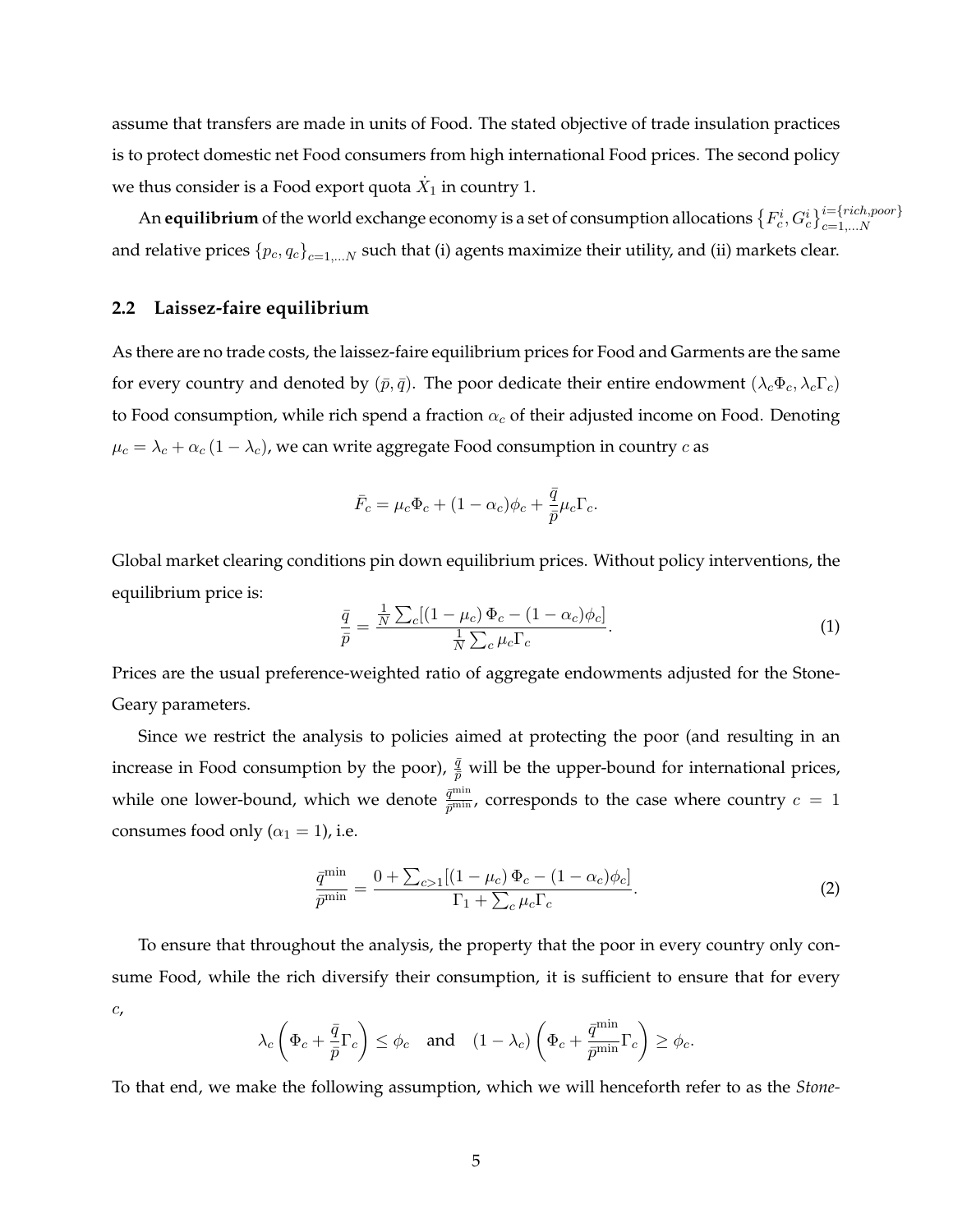*Geary conditions*:

**A1: Stone-Geary conditions.** For every country c,

$$
\phi_c \quad < \quad \Phi_c \tag{3}
$$

$$
\lambda_c \quad < \quad \min\left\{ \frac{\phi_c}{\Phi_c + \frac{\bar{q}}{\bar{p}} \Gamma_c}; 1 - \frac{\phi_c}{\Phi_c + \frac{\bar{q}^{\min}}{\bar{p}^{\min}} \Gamma_c} \right\}. \tag{4}
$$

Note that prices are functions of  $\lambda_c$ , so we need to verify that the set of parameters  $\lambda_c$  that satisfy (4) is not empty. To see this, note that the first argument in the bracket is positive, and (3) implies that the second also is for every value of  $\lambda_c$ .

Finally, the level of Food exports by country  $c$  under the laissez-faire equilibrium is given by

$$
\bar{X}_c = \left[ (1 - \mu_c)\Phi_c - (1 - \alpha_c)\phi_c \right] - \frac{\bar{q}}{\bar{p}}\mu_c\Gamma_c.
$$
\n<sup>(5)</sup>

#### **2.3 Trade insulation**

Now consider a binding export quota  $\dot X_1 < \bar X_1$ , where  $\bar X_1$  is the laissez-faire level of exports from country 1. In the trade insulation equilibrium, prices in country 1 will now differ from prices in every other country in the world. The equilibrium thus features a set of two prices  $\frac{\hat{p}_1(\hat{X}_1)}{\hat{p}_1(\hat{X}_1)}$  $\frac{\dot{p}_1(\dot{X}_1)}{\dot{q}_1(\dot{X}_1)}, \frac{\ddot{p}(\dot{X}_1)}{\ddot{q}(\dot{X}_1)}$  $\overline{\ddot{q}(X_1)}$ o , where  $\frac{\dot{p}_1(\dot{X}_1)}{\dot{q}_1(\dot{X}_1)}$  $\frac{\dot{p}_1(X_1)}{\dot{q}_1(X_1)}$  is the domestic relative price of Food in country  $c=1$  and  $\frac{\ddot{p}}{\ddot{q}}$  is the international relative price of Food. Assuming that export quota  $\dot{X}_1$  applies uniformly, country  $c=1$  derives its income from selling  $\dot{X}_1$  units of Food at international price  $\frac{\ddot{p}(\dot{X}_1)}{\ddot{p}(\dot{X}_1)}$  $\frac{\ddot{p}(X_1)}{\ddot{q}(X_1)}$  and the remainder,  $\Phi_1 - \dot{X}_1$  at domestic price  $\frac{\dot{p}_1(\dot{X}_1)}{\dot{p}_1(\dot{X}_1)}$  $\frac{p_1(x_1)}{\dot{q}_1(X_1)}$ .

Aggregate consumption of Food in country  $c = 1$  is thus

$$
\dot{F}_1(\dot{X}_1) = \mu_1 \left[ \Phi_1 + \frac{\ddot{p}(\dot{X}_1) - \dot{p}_1(\dot{X}_1)}{\dot{p}_1(\dot{X}_1)} \dot{X}_1 \right] + (1 - \alpha_1)\phi_1 + \frac{\dot{q}_1(\dot{X}_1)}{\dot{p}_1(\dot{X}_1)} \mu_1 \Gamma_1,
$$

Other countries face international price  $\frac{\ddot{q}(\dot{X}_1)}{\ddot{q}(\dot{X}_1)}$  $\frac{q(X_1)}{\ddot{p}(X_1)}$  and consume

$$
\dot{F}_c(\dot{X}_1) = [\mu_c \Phi_c + (1 - \alpha_c)\phi_c] + \frac{\ddot{q}(\dot{X}_1)}{\ddot{p}(\dot{X}_1)} \mu_c \Gamma_c.
$$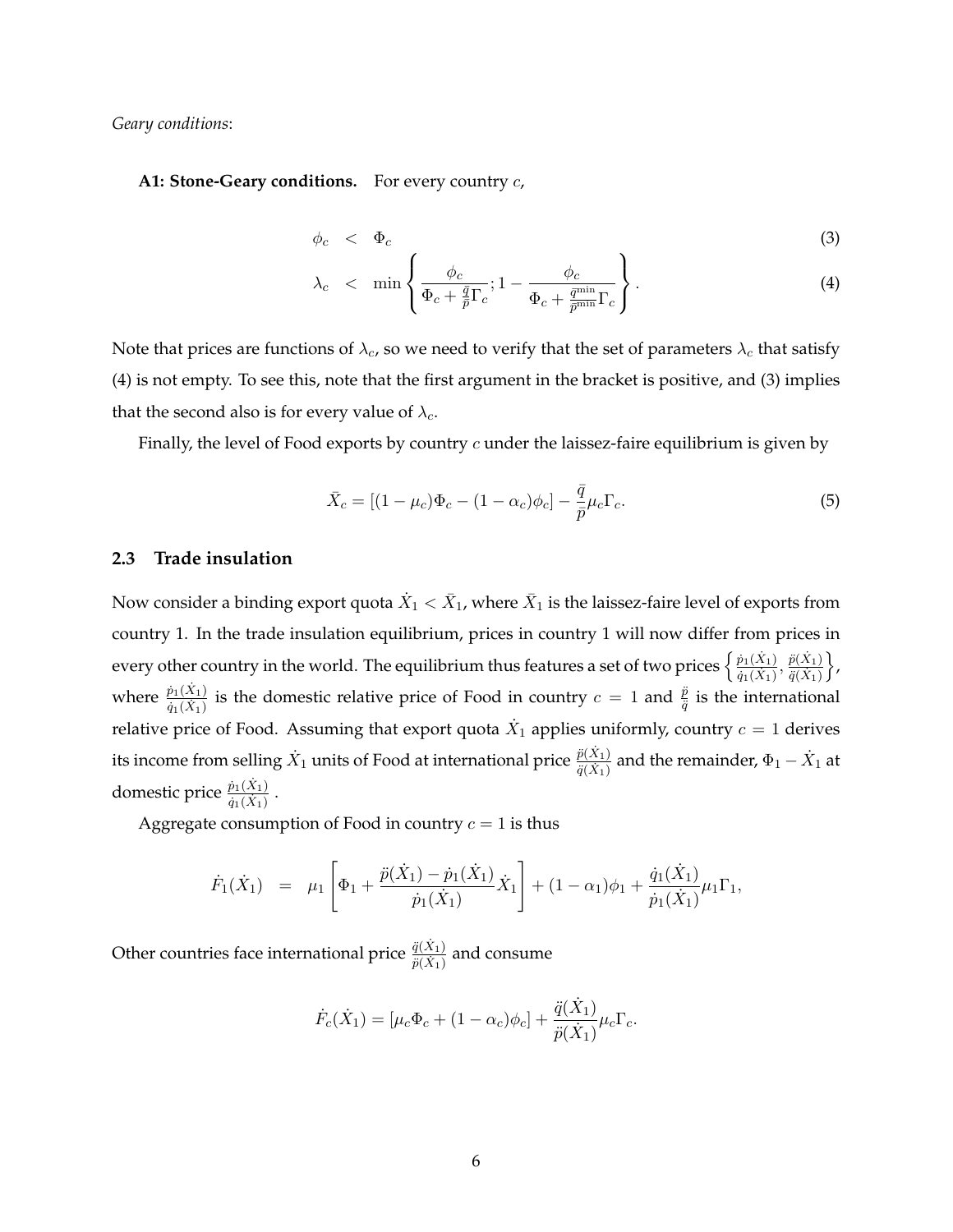**International prices** International prices clear the international market for Food, i.e.

$$
\frac{1}{N} \sum_{c} [(1 - \mu_c) \Phi_c - (1 - \alpha_c) \phi_c] = \frac{\ddot{q}(\dot{X}_1)}{\ddot{p}(\dot{X}_1)} \left( \frac{1}{N} \sum_{c} \mu_c \Gamma_c - \frac{1}{N} \mu_1 \Gamma_1 \right) + \frac{1}{N} \left[ (1 - \mu_1) \Phi_1 - (1 - \alpha_1) \phi_1 - \dot{X}_1 \right]
$$

which can be solved to derive the expression for the relative price:

$$
\frac{\ddot{q}(\dot{X}_1)}{\ddot{p}(\dot{X}_1)} = \frac{\bar{q}}{\bar{p}} \left[ 1 - \frac{1}{N} \frac{1}{1 - \gamma_1} \frac{\bar{X}_1 - \dot{X}_1}{\frac{1}{N} \sum_c [(1 - \mu_c) \Phi_c - (1 - \alpha_c) \phi_c]} \right],
$$
(6)

where  $\gamma_1$  measures the relative size of country 1 with respect to the rest of the world, i.e.

$$
\gamma_1 = \frac{1}{N} \frac{\mu_1 \Gamma_1}{\frac{1}{N} \sum_c \mu_c \Gamma_c}.
$$
\n(7)

,

Similarly, we define

$$
\ddot{\theta}(X) = \frac{1}{N} \frac{1}{1 - \gamma_1} \frac{\bar{X}_1 - X}{\frac{1}{N} \sum_{c} [(1 - \mu_c) \Phi_c - (1 - \alpha_c) \phi_c]}
$$
(8)

in order to express (6) as

$$
\frac{\ddot{q}(\dot{X}_1)}{\ddot{p}(\dot{X}_1)} = \frac{\bar{q}}{\bar{p}} \left[ 1 - \ddot{\theta}(\dot{X}_1) \right].
$$
\n(9)

The function  $\ddot{\theta}$ (.) is decreasing in X: as export restrictions are lifted, the upward pressure on Food prices is released. Naturally, when  $\dot{X}_1=\bar{X}_1$ , the export restriction no longer binds and  $\ddot{\theta}(\bar{X}_1)=0.$ 

**Domestic prices** The domestic market clearing condition on the other hand is given by

$$
(1 - \mu_1)\Phi_1 - (1 - \alpha_1)\phi_1 = \frac{\dot{q}_1(\dot{X}_1)}{\dot{p}_1(\dot{X}_1)}\mu_1\Gamma_1 + \left[1 + \mu_1\frac{\ddot{p}(\dot{X}_1) - \dot{p}_1(\dot{X}_1)}{\dot{p}_1(\dot{X}_1)}\right]\dot{X}_1,
$$
(10)

which after rearranging becomes

$$
\frac{\dot{q}_1(\dot{X}_1)}{\dot{p}_1(\dot{X}_1)} = \frac{\bar{q}}{\bar{p}} \left[ 1 + \dot{\theta}_1(\dot{X}) \right]
$$
\n(11)

where

$$
\dot{\theta}_1(X) = \frac{(\bar{X}_1 - X) - \frac{\ddot{\theta}(X)}{1 - \ddot{\theta}(X)} \mu_1 X}{(1 - \mu_1)\Phi_1 - (1 - \alpha_1)\phi_1 - \bar{X}_1 + \frac{1}{1 - \ddot{\theta}(X)}\mu_1 X}.
$$
\n(12)

Conversely, the function  $\dot{\theta}_1(.)$  is decreasing: the domestic price of Food increases as more Food is being exported. We summarize these results in Proposition 1 below; the proof is in the appendix.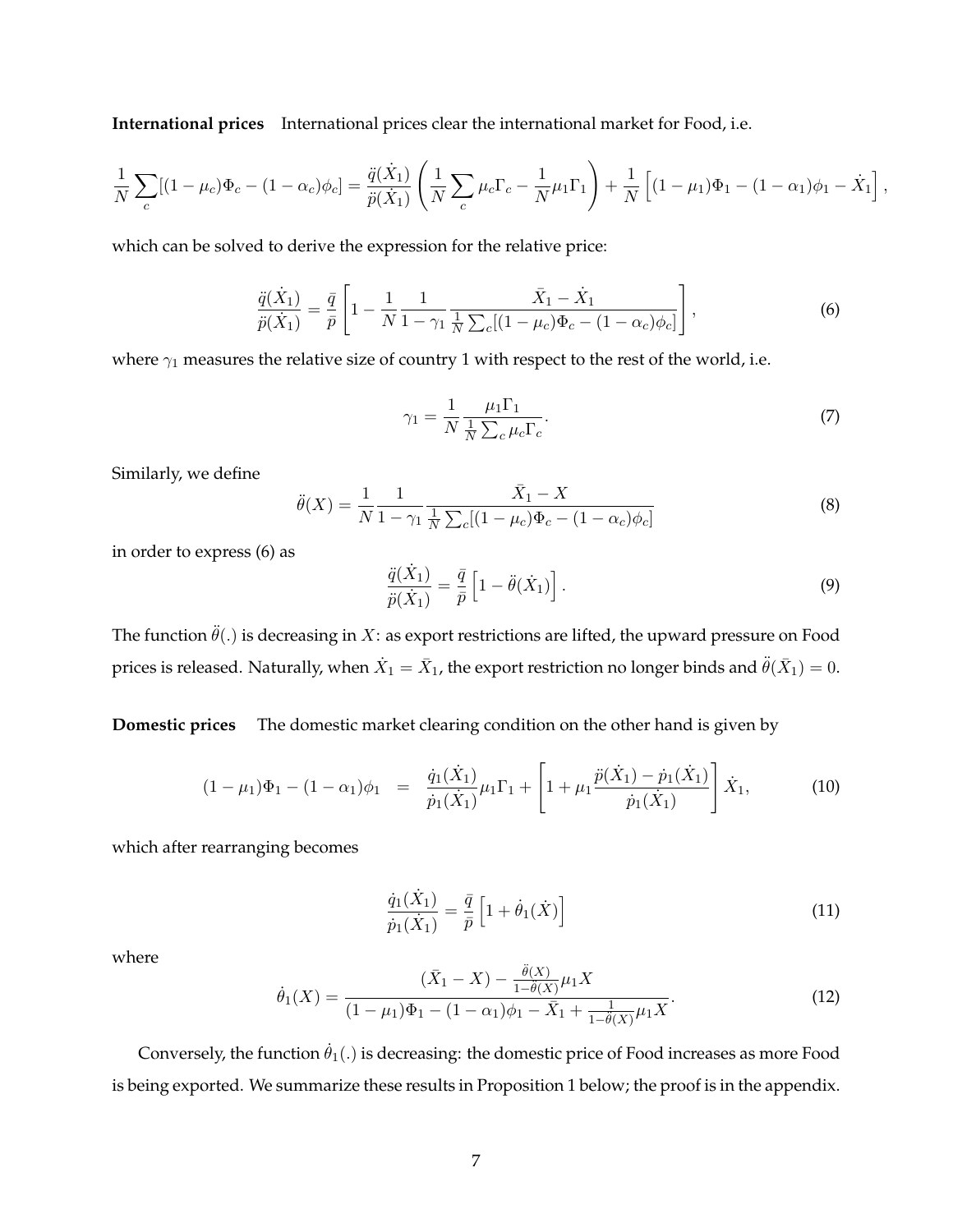**Proposition 1: Trade insulation equilibrium** Suppose that assumption A1 holds. There exists an export quota  $\dot{X}_1^m < \bar{X}_1$ , such that for any quota  $\dot{X}_1 > \dot{X}_1^m$ , the equilibrium prices of the economy are characterized by (9) and (11).

The implication of Proposition 1 is that by imposing an export quota on Food, country 1 improves its terms of trade, negatively affecting its average trading partner. By lowering the domestic price of Food, an export quota  $\dot{X}_1$  benefits the poor in country  $c=1$ . However, it is accompanied by increased international prices as reflected in (9). This effect is behind the significant amount of opposition to export bans outside of the countries imposing them. We next demonstrate that in the presence of non-homothetic demand, even purely domestic lump-sum transfers have a similar effect.

#### **2.4 Redistribution**

Since domestic lump-sum transfers do not impede international exchange, in the equilibrium with only domestic redistribution the prices are equalized in all countries. We denote the equilibrium world price ratio by  $\frac{\hat{p}(\tau_1)}{\hat{q}(\tau_1)}$ , indexing it explicitly by the amount of redistribution. Equilibrium consumption of Food in country  $c = 1$  is given by

$$
\hat{F}_1(\tau_1) = \mu_1 \Phi_1 + (1 - \alpha_1)\phi_1 + \frac{\hat{q}(\tau_1)}{\hat{p}(\tau_1)}\mu_1 \Gamma_1 + (1 - \alpha_1)\tau_1.
$$

Redistributing resources from the rich to the poor induces income to be transferred from agents with a low propensity to consume Food towards agents with a high propensity to do so. Aggregate Food consumption in country  $c = 1$  hence increases.

In other countries, consumption remains equal to

$$
\hat{F}_n(\tau_1) = \mu_n \Phi_n + (1 - \alpha_n)\phi_n + \frac{\hat{q}(\tau_1)}{\hat{p}(\tau_1)}\mu_n \Gamma_n.
$$

Equalizing aggregate consumption and aggregate endowment yields

$$
\frac{\hat{q}(\tau)}{\hat{p}(\tau)} = \frac{\bar{q}}{\bar{p}} \left[ 1 - \frac{1}{N} \frac{(1 - \alpha_1)\tau_1}{\frac{1}{N} \sum_c [(1 - \mu_c)\Phi_c - (1 - \alpha_c)\phi_c]} \right].
$$
\n(13)

As above, we define

$$
\hat{\theta}(\tau) = \frac{1}{N} \frac{(1 - \alpha_1)\tau}{\frac{1}{N} \sum_{c} [(1 - \mu_c)\Phi_c - (1 - \alpha_c)\phi_c]},
$$
\n(14)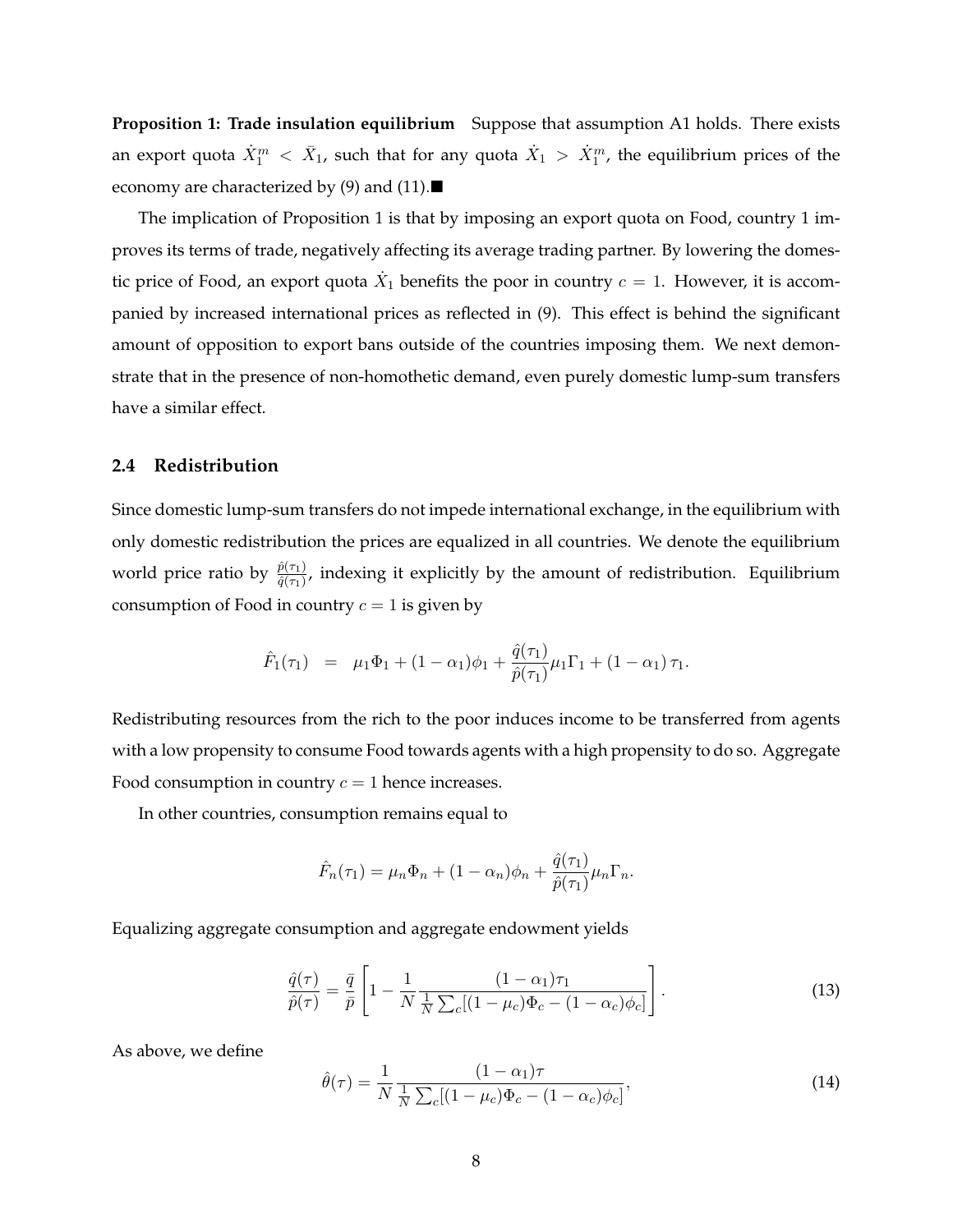which is increasing with  $\tau$ ; we can rewrite (13) as

$$
\frac{\hat{q}(\tau_1)}{\hat{p}(\tau_1)} = \frac{\bar{q}}{\bar{p}} \left[ 1 - \hat{\theta}(\tau_1) \right].
$$
\n(15)

We summarize the results in the Proposition below, the proof is in the appendix:

**Proposition 2: Domestic redistribution equilibrium** When the Stone-Geary conditions hold, there exists a positive  $\tau_1^m$ , such that any redistribution  $\tau_1 \in (0, \tau_1^m)$  from the rich to the poor in country  $c = 1$  leads to an equilibrium relative price characterized by (15).

A redistributive domestic policy has international price implications when preferences are non-homothetic. In equilibrium domestic redistribution  $\tau_1$  leads to higher Food prices as the size of the transfer from the rich to the poor increases. Thus, this policy also improves country 1's terms of trade as long as it is a net exporter of Food.

#### **2.5 Trade insulation as redistribution**

To compare the effect of lump-sum transfers and export quotas on the world relative price of Food, let's consider a redistribution policy  $\tau_1$  and choose a level of export quota  $\dot{X}_1$  that keeps the poor in country  $c$  at an identical welfare level. Export quota  $\dot{X}_1$  will henceforth be said to be the  $\emph{pro-poor-}$ *equivalent* of the social protection policy  $\tau_1$ : the values  $\dot{X}_1$  and  $\tau_1$  are characterized by equal welfare levels of the poor. Thus, choosing  $\tau_1$  low enough so that the characterization of the equilibrium in Proposition 2 holds implies that its pro-poor-equivalent export quota  $\dot{X}_1$  is also sufficiently large for the equilibrium to be properly characterized by Proposition 1. Thus,  $\dot{F}_1(\dot{X}_1)=\hat{F}_1(\tau_1)$  implies

$$
\frac{\tau_1}{\lambda_1} \left[ 1 - \gamma_1 \frac{\lambda_1}{\mu_1} (1 - \alpha_1) \right] = \left( \frac{\ddot{\theta}(\dot{X}_1) + \dot{\theta}_1(\dot{X}_1)}{1 - \ddot{\theta}(\dot{X}_1)} \dot{X}_1 \right) + \frac{\bar{q}}{\bar{p}} \dot{\theta}_1(\dot{X}_1) \Gamma_1,\tag{16}
$$

where  $\dot{\theta}_1(.)$  and  $\ddot{\theta}(.)$  are defined by (12) and (8), respectively. Both left-hand and right-hand sides of equation (16) are strictly increasing in their respective arguments, which implies a one-to-one correspondence between  $\tau$  and  $\dot{X}.$ 

Next we want to compare the price implications of using export quotas in lieu of redistribution in order to assess the inefficiencies of export restrictions. Let's consider  $\tau$  a redistribution parameter in country  $c = 1$  and X its pro-poor-equivalent export quota. The world Food price difference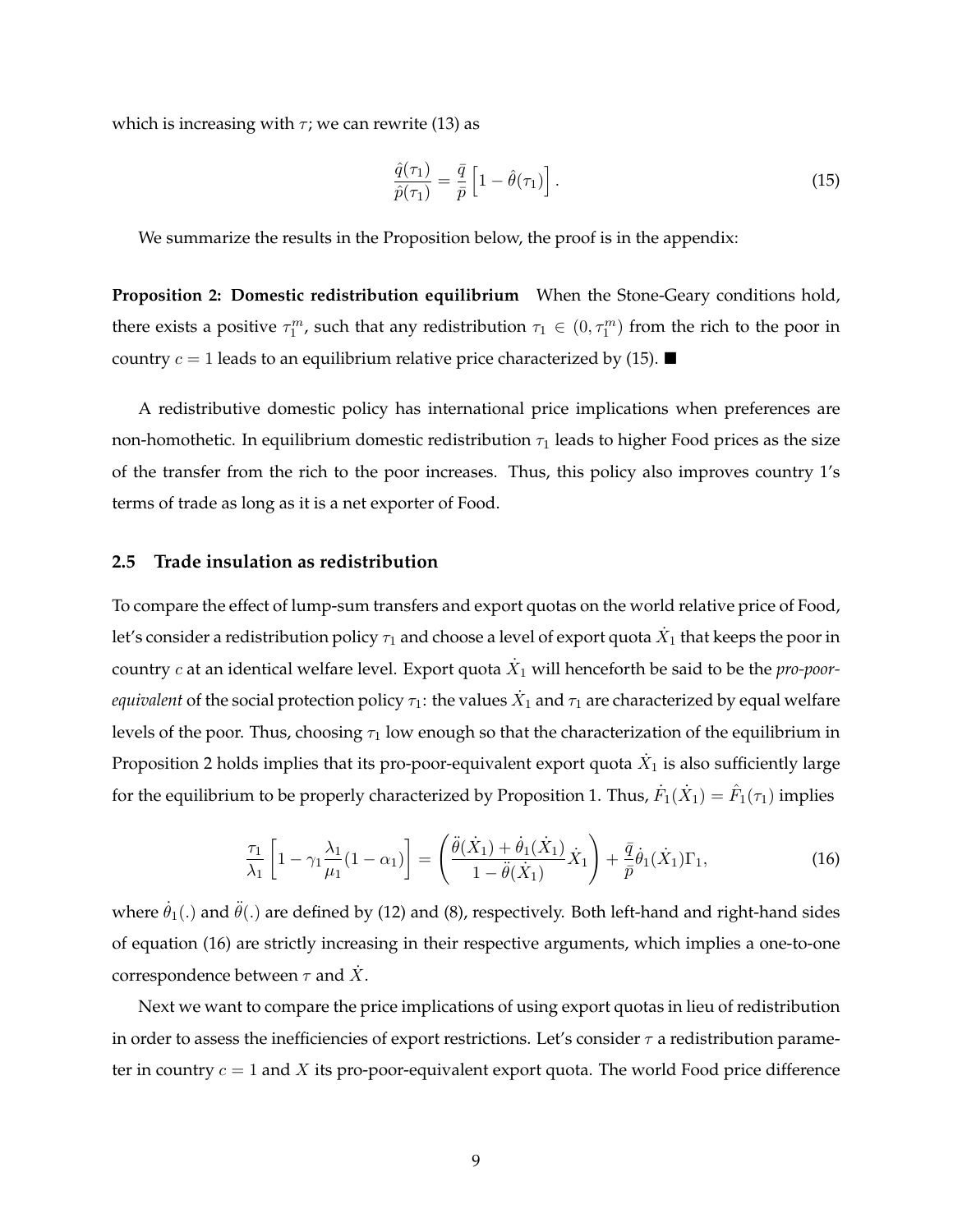between the redistribution and the export quota equilibria is:

 $\blacksquare$ 

$$
\frac{\hat{q}(\tau)}{\hat{p}(\tau)} - \frac{\ddot{q}(X)}{\ddot{p}(X)} = \frac{\bar{q}}{\bar{p}} \left[ \ddot{\theta}(X) - \hat{\theta}(\tau) \right] = \frac{1}{N} \frac{\frac{1}{1 - \gamma_1} (\bar{X}_1 - X) - (1 - \alpha_1) \tau}{\frac{1}{N} \sum_c \mu_c \Gamma_c}.
$$
\n(17)

We can thus linearize (16) and establish the following proposition:

**Proposition 3: Distortions from trade insulation** For large  $N$  and for any redistribution  $\tau_1 < \tau_1^m$ adopted in country  $c=1$ , its pro-poor-equivalent export restriction  $\dot{X}_1$  will generate increased Food prices such that

$$
\frac{\hat{q}(\tau_1)}{\hat{p}(\tau_1)} - \frac{\ddot{q}(\dot{X}_1)}{\ddot{p}(\dot{X}_1)} \approx \frac{1}{N} \frac{\alpha_1 \tau_1}{\lambda_1 \frac{1}{N} \sum_c \mu_c \Gamma_c} \equiv \frac{1}{N} \Delta(\tau_1).
$$
\n(18)

Export quotas distort prices, which induces the rich in country  $c = 1$  to over-consume Food. Export quotas could thus be viewed as a poorly targeted social transfer program that leads to negative terms-of-trade effects for the rest of the world. To further inform the comparison between lump-sum redistribution and export quotas, we next show that export-quota-related distortions vanish as preference for Food among the rich goes to zero.

**Proposition 4: Trade insulation as redistribution** Consider a sequence of economies indexed by  $n \geq 1$ , where  $\{\alpha_1^n\}$  characterizes consumer preferences in country  $c = 1$ . Denote by  $\{\Delta^n(\tau)\}$ the associated price distortions induced by an export quota pro-poor equivalent to redistribution *τ*. If  $\lim_{n\to\infty} \alpha_1^n = 0$ , then for every *τ*,  $\lim_{n\to\infty} \Delta^n(\tau) = 0$ . ■

As *n* increases, consumption patterns in country  $c = 1$  become fully polarized: the poor consume Food only and the rich consume Garments only (except for the minimum required  $\phi_c$ ), so that an export quota becomes akin to a lump-sum transfer from the rich to the poor. The substitution effect no longer operates: when  $\alpha$  goes to zero, domestic demand for Food becomes price inelastic. There is no longer any distortion because the rich do not increase their consumption of Food when domestic prices drop. Put another way, the distortion created by an export quota is lower when the commodity being targeted for export quotas is an inferior good, the demand for which has higher income elasticity.

For the rest of the world, we have just shown that redistribution is always preferred to the export ban by country 1, as it worsens its terms of trade by less. For country 1 which of these policies is preferred is ambiguous, as it trades off the greater terms of trade improvement under the export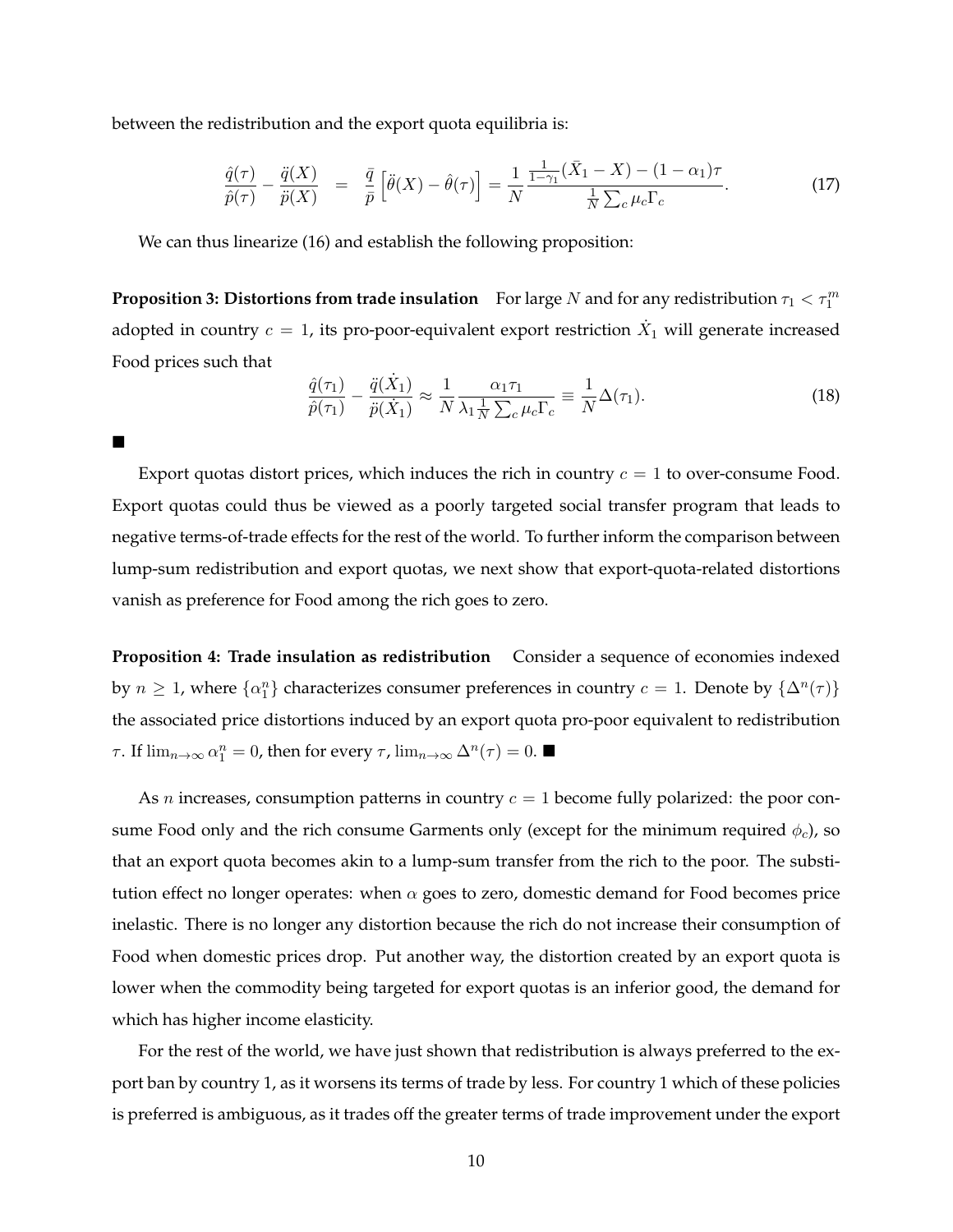ban against the deadweight loss of a distorting policy. We can show that a small country ( $N \to \infty$ ) will always prefer redistribution, as the terms-of-trade effect is zero in that case. But when the country is not small, the comparison between an export quota and redistribution is ambiguous. A fuller evaluation of this tradeoff should also acknowledge that both policies likely involve substantial additional frictions, such as rent-seeking to capture export quota rents (Krueger 1974), as well as inefficiencies and leakages that plague domestic redistribution schemes (see e.g. Murgai, Ravallion and van de Walle 2013).

# **3 Conclusion**

When preferences are non-homothetic, even lump-sum redistribution will affect equilibrium prices. We explore the trade consequences of this phenomenon, in the context of food export bans introduced by developing countries during the last commodity price boom. Export bans indeed raise the world price of food and improve the export-banning countries' terms of trade. What has been underappreciated is that in this context, even purely domestic redistribution policies might have a qualitatively similar effect. The terms-of-trade improvement under domestic lump-sum redistribution is in the limit as large as under export quotas.

# **References**

- **Bhagwati, Jagdish and Vangal K Ramaswami**, "Domestic distortions, tariffs and the theory of optimum subsidy," *Journal of Political Economy*, 1963, *71* (1), 44–50.
- **Corden, W Max**, *Trade policy and economic welfare*, London: Oxford University Press, 1974.
- **Epifani, Paolo and Gino Gancia**, "Openness, Government Size and the Terms of Trade," *The Review of Economic Studies*, 2009, *76* (2), 629–668.
- **Faber, Benjamin**, "Trade liberalization, the price of quality, and inequality: Evidence from Mexican store prices," 2014.
- **Fajgelbaum, Pablo D and Amit K Khandelwal**, "Measuring the unequal gains from trade," *The Quarterly Journal of Economics*, August 2016, *131* (3), 1113–1180.
- **Fajgelbaum, Pablo, Gene M. Grossman, and Elhanan Helpman**, "Income Distribution, Product Quality, and International Trade," *Journal of Political Economy*, 2011, *119* (4), 721 – 765.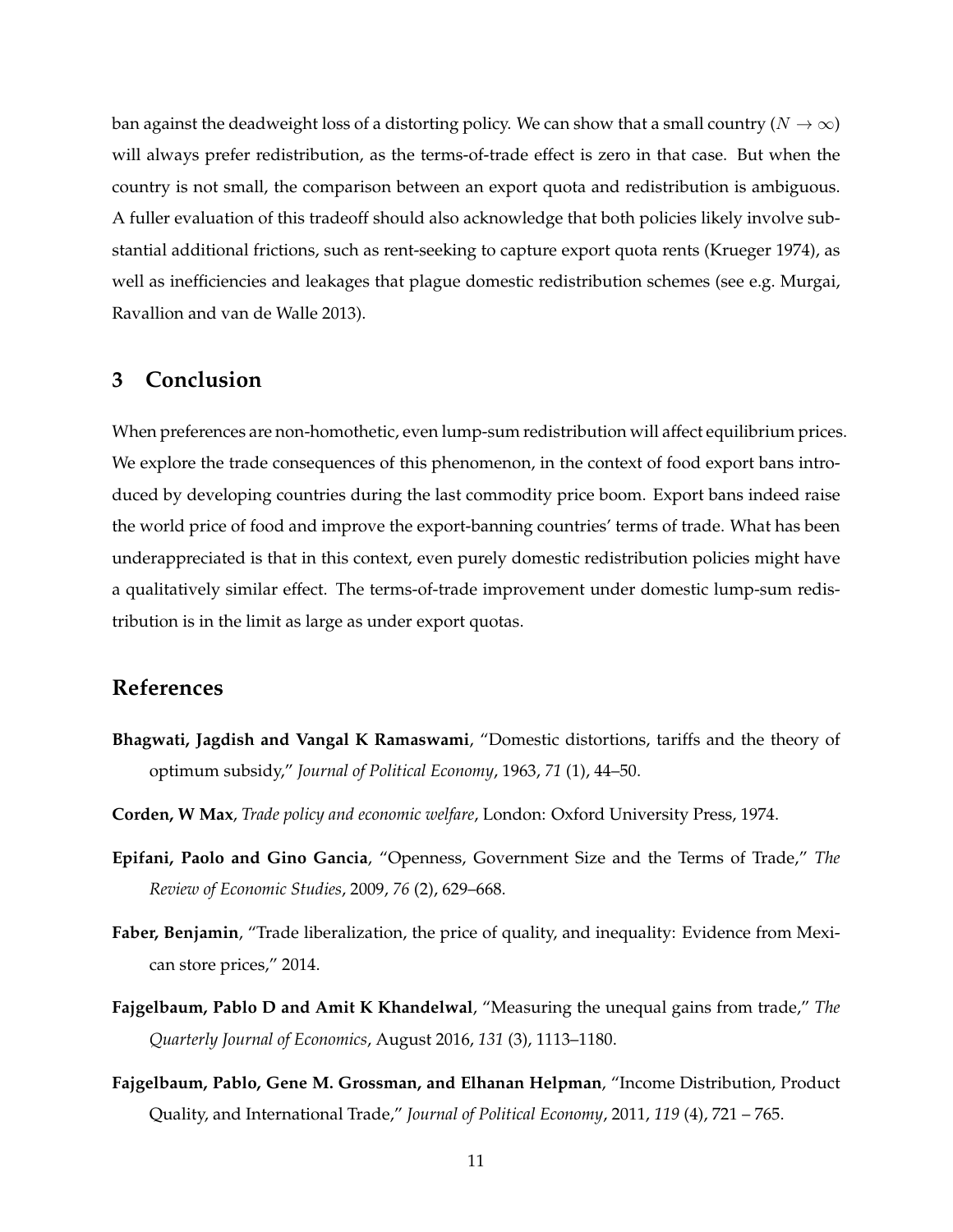- **Glazer, Amihai and Priya Ranjan**, "Trade protection to reduce redistribution," *European Journal of Political Economy*, 2007, *23* (3), 790–805.
- **Gresser, Edward**, "Toughest on the Poor: America's Flawed Tariff System," *Foreign Affairs*, November/December 2002, *81* (6), 9–14.
- **Haberler, Gottfried**, "Some Problems in the Pure Theory of International Trade," *Economic Journal*, 1950, *60*, 223–240.
- **Hagen, Everett**, "An Economic Justification of Protectionism," *Quarterly Journal of Economics*, 1958, *72*, 496–514.
- **Houthakker, H. S.**, "An International Comparison of Household Expenditure Patterns, Commemorating the Centenary of Engel's Law," *Econometrica*, 1957, *25* (4), 532–551.
- **Krueger, Anne O.**, "The Political Economy of the Rent-Seeking Society," *The American Economic Review*, 1974, *64* (3), 291–303.
- **Murgai, Rinku, Martin Ravallion, and Dominique van de Walle**, "Is Workfare Cost-Effective against Poverty in a Poor Labor-Surplus Economy?," Policy Research Working Paper 6673, The World Bank, Washington D.C. October 2013.
- **Porto, Guido G**, "Using survey data to assess the distributional effects of trade policy," *Journal of International Economics*, 2006, *70* (1), 140–160.
- **Sharma, Ramesh**, "Food Export Restrictions: Review of the 2007-2011 Experience and Considerations for Disciplining Restrictive Measures," FAO Commodity and Trade Policy Research Working Paper 32, Food and Agriculture Organization May 2011.

# **A Appendix: Proofs of Propositions**

#### **A.1 Proof of Proposition 1**

We have left to find the conditions such that in every country, the poor do not consume any Garments, while the rich consume both. First, note that aggregate income in country  $c = 1$  is given by  $\left[ \dot{p}(\dot{X}_1)(\Phi_1 - \dot{X}_1) + \ddot{p}(\dot{X}_1)\dot{X}_1 + \dot{q}(\dot{X}_1)\Gamma_1 \right].$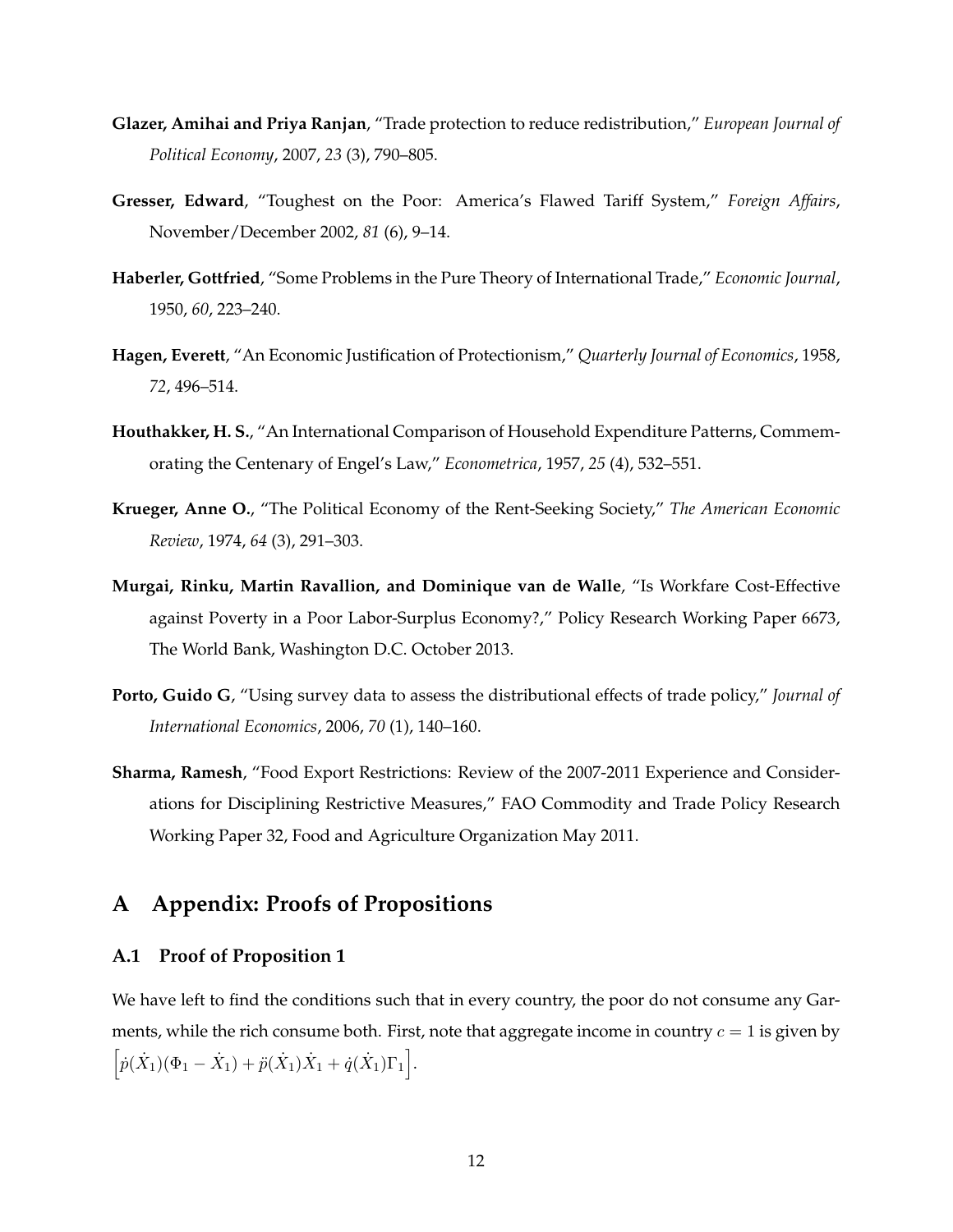Since  $\ddot{p}(\dot{X}_1) > \dot{p}(\dot{X}_1)$ ,  $\Phi_1 + \left[\frac{\ddot{p}(\dot{X}_1)}{\dot{p}(\dot{X}_1)}\right]$  $\frac{\ddot{p}(\dot{X}_1)}{\dot{p}(\dot{X}_1)}-1\Big]\,\dot{X}_1 > \Phi_1$  so that, by virtue of Stone-Geary condition (3), the income of the rich in country 1 exceeds  $\phi_1$ , for any export quota  $\dot{X}_1$ . They thus consume both goods.

For the poor in country  $c = 1$ , consumption of Food only would imply

$$
\lambda_1 \left[ (\Phi_1 - \dot{X}_1) + \frac{\ddot{p}(\dot{X}_1)}{\dot{p}(\dot{X}_1)} \dot{X}_1 + \frac{\dot{q}(\dot{X}_1)}{\dot{p}(\dot{X}_1)} \Gamma_1 \right] < \phi_1,
$$

which can be rewritten as

$$
\lambda_1 \left[ \Phi_1 + \frac{\bar{q}}{\bar{p}} \Gamma_1 + \left( \frac{\ddot{p}(\dot{X}_1)}{\dot{p}(\dot{X}_1)} - 1 \right) \dot{X}_1 + \left( \frac{\dot{q}(\dot{X}_1)}{\dot{p}(\dot{X}_1)} - \frac{\bar{q}}{\bar{p}} \right) \Gamma_1 \right] < \phi_1.
$$
 (19)

As  $\dot{X}_1$  goes to  $\bar{X}_1$ , the left-hand side of equation (19) converges to  $\lambda_1 \left[ \Phi_1 + \frac{\bar{q}}{\bar{p}} \right]$  $\left\lfloor \frac{\bar{q}}{\bar{p}} \Gamma_1 \right\rfloor < \phi_1$  by virtue of Stone-Geary condition (4). By continuity, there exists  $\dot{X}_1^m<\bar{X}_1$  such that the poor consume Food only under trade insulation regime  $\dot{X}_{1} > \dot{X}_{1}^{m}.$ 

#### **A.2 Proof of Proposition 2**

As for the case of Proposition 1, we have left to show that in country  $c = 1$ , the poor only consume Food, while consumption of both Food and Garments is taking place for the rich. The Stone-Geary conditions imply that this is indeed the case in countries  $c > 1$ .

For consumers in country  $c = 1$ , the conditions for the poor to consume Food only and the rich to consume both are

$$
\lambda_1[\Phi_1+\frac{\hat{q}(\tau_1)}{\hat{p}(\tau_1)}\Gamma_1]+\tau_1\leq\phi_1\quad\text{and}\quad(1-\lambda_1)[\Phi_1+\frac{\hat{q}(\tau_1)}{\hat{p}(\tau_1)}\Gamma_1]-\tau_1\geq\phi_1,
$$

which is equivalent to

$$
\tau_1 < \min\left\{\phi_1 - \lambda_1 \left(\Phi_1 + \frac{\hat{q}(\tau_1)}{\hat{p}(\tau_1)}\Gamma_1\right); (1 - \lambda_1) \left(\Phi_1 + \frac{\hat{q}(\tau_1)}{\hat{p}(\tau_1)}\Gamma_1\right) - \phi_1\right\}.
$$
\n<sup>(20)</sup>

Note that Stone-Geary condition (4) implies

$$
\phi_1 - \lambda_1 \left( \Phi_1 + \frac{\hat{q}(\tau_1)}{\hat{p}(\tau_1)} \Gamma_1 \right) > \phi_1 - \lambda_1 \left( \Phi_1 + \frac{\bar{q}}{\bar{p}} \Gamma_1 \right) > 0
$$